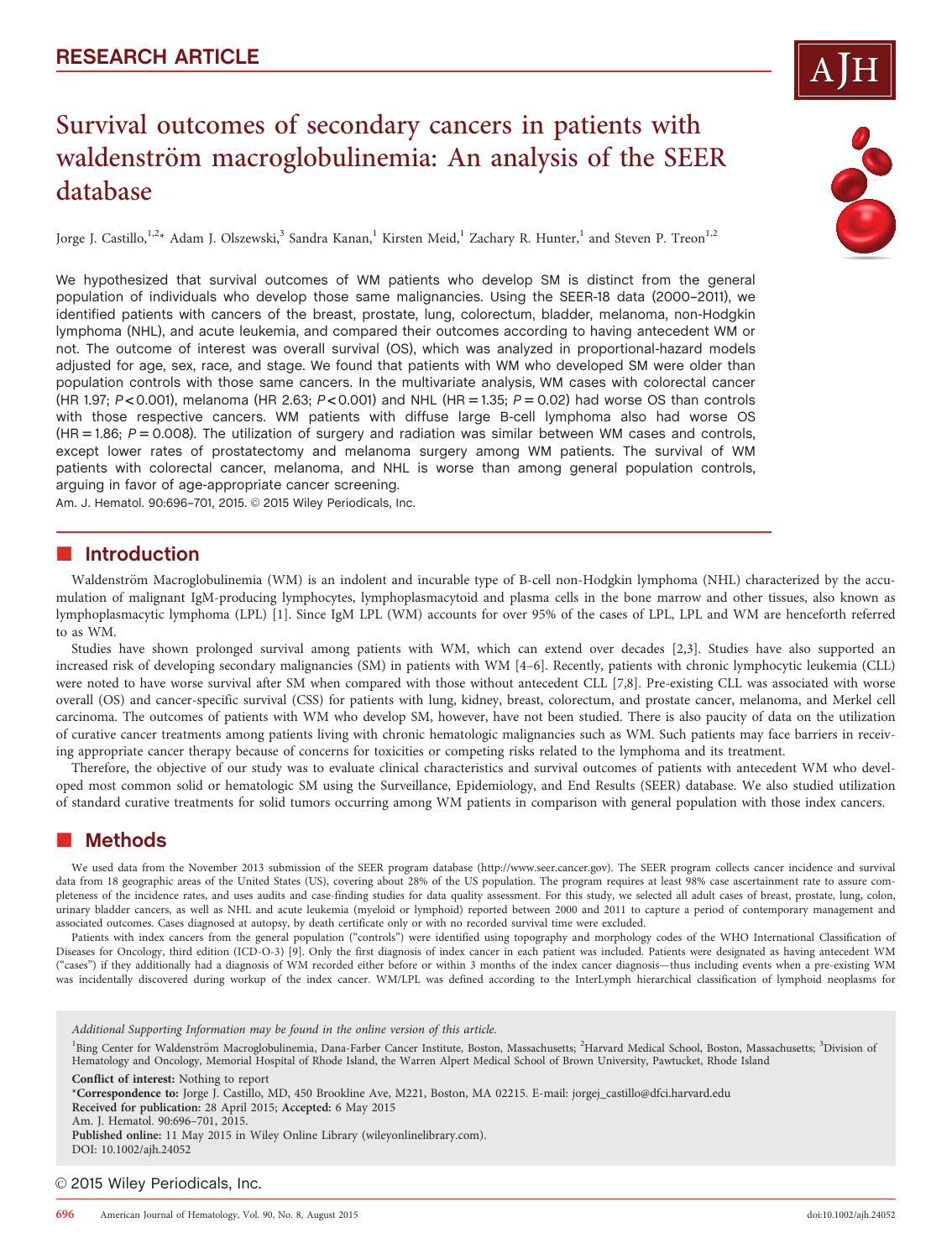|                                                                                                                                  | <b>Breast</b>                                                        |                                                | Prostate                                                                          |                                                             | Lung                                                                  |                                                                | Colorectal                                                           |                                                   |
|----------------------------------------------------------------------------------------------------------------------------------|----------------------------------------------------------------------|------------------------------------------------|-----------------------------------------------------------------------------------|-------------------------------------------------------------|-----------------------------------------------------------------------|----------------------------------------------------------------|----------------------------------------------------------------------|---------------------------------------------------|
| z                                                                                                                                | No WM<br>632,861                                                     | MM<br>62                                       | 670,164<br>No WM                                                                  | MW<br>133                                                   | 502,915<br>No WM                                                      | MM<br>135                                                      | 412,952<br>NN WM                                                     | MM<br>54                                          |
| Age, median (IQR)                                                                                                                | 61 (51, 72)                                                          | 71 (67, 78) <sup>a</sup>                       | (60, 74)<br>67                                                                    | 73 (66, 79) <sup>a</sup>                                    | 70 (61, 77)                                                           | 76 (68, 82) <sup>a</sup>                                       | 69 (58, 79)                                                          | 80.5 (74, 84) <sup>a</sup>                        |
| Sex, N (%)<br>Female<br>Male                                                                                                     | 628,008 (99.2%)<br>4,853 (0.8%)                                      | 60 (96.8%) <sup>b</sup><br>$2(3.2\%)$          | 670,164 (100.0%)                                                                  | 133 (100.0%)                                                | 233,440 (46.4%)<br>269,475 (53.6%)                                    | 49 (36.3%) <sup>b</sup><br>86 (63.7%)                          | 201,345 (48.8%)<br>211,607 (51.2%)                                   | 23 (42.6%)<br>31(57.4%)                           |
| Unrecorded<br>Stage, N (%)<br>Regional<br>Distant<br>Local                                                                       | 392,139 (62.0%)<br>198,372 (31.3%)<br>29,986 (4.7%)<br>12,364 (2.0%) | 44 (71.0%)<br>14 (22.6%)<br>3(4.8%)<br>1(1.6%) | 541,796 (80.8%)<br>77,472 (11.6%)<br>23,760 (3.5%)<br>27,136 (4.0%)               | 111 (83.5%)<br>10 (7.5%)<br>8 (6.0%)<br>4 (3.0%)            | (21,905 (24.2%)<br>257,001 (51.1%)<br>92,917 (18.5%)<br>31,092 (6.2%) | 46 (34.1%) <sup>a</sup><br>50 (37.0%)<br>35 (25.9%)<br>4(3.0%) | 150,833 (36.5%)<br>69,461 (41.0%)<br>73,936 (17.9%)<br>18,722 (4.5%) | 21 (38.9%)<br>22 (40.7%)<br>7 (13.0%)<br>4 (7.4%) |
| At 5 years (%)<br>Overall survival<br>95% CI                                                                                     | 79.8-80.1<br>80.0                                                    | 63.1-88.3<br>78.7                              | 82.1-82.4<br>82.2                                                                 | $60.0 - 78.8$<br>70.5                                       | 15.8-16.0<br>15.9                                                     | $9.5 - 25.5$<br>16.6                                           | 54.8-55.1<br>54.9                                                    | $18.9 - 44.7$<br>31.4                             |
| Age, median (IQR)<br>z                                                                                                           | Melanoma<br>60 (48, 73)<br>No WM<br>181,872                          | 76 (69, 84) <sup>a</sup><br>WM                 | Bladder<br>72 (63, 80)<br>186,482<br>No WM                                        | $79.5(74, 83)^a$<br>WM<br>54                                | ゴ<br>ラ<br>66 (54, 77)<br>168,385<br>No WM                             | 70.5 (63, 78.5) <sup>a</sup><br><b>NM</b><br>156               | Acute leukemia<br>63 (48, 75)<br>No WM<br>33,272                     | 75 (65.5, 78) <sup>a</sup><br>MW<br>20            |
| Sex, N (%)<br>Female<br>Male                                                                                                     | 104,323 (57.4%)<br>77,549 (42.6%)                                    | 38 (80.9%)<br>$9(19.1\%)$ <sup>a</sup>         | 140,581 (75.4%)<br>45,901 (24.6%)                                                 | $11(20.4\%)$<br>43 (79.6%)                                  | 78,074 (46.4%)<br>90,311 (53.6%)                                      | 60 (38.5%) <sup>b</sup><br>96 (61.5%)                          | 18,085 (54.4%)<br>15,187 (45.6%)                                     | 4 $(20.0\%)^b$<br>16 (80.0%)                      |
| Unrecorded<br>Stage, N (%)<br>Regional<br>Distant<br>In situ<br>Local                                                            | 152,619 (83.9%)<br>15,671 (8.6%)<br>6,495 (3.6%)<br>7,087 (3.9%)     | 40 (85.1%)<br>0(0.0%<br>4(8.5%)<br>3(6.4%)     | 68,036 (36.5%)<br>93,078 (49.9%)<br>13,617 (7.3%)<br>6,560 (3.5%)<br>5,191 (2.8%) | 30 (55.6%)<br>15 (27.8%)<br>6 (11.1%)<br>2(3.7%)<br>1(1.9%) | 78,464 (46.6%)<br>49,929 (29.7%)<br>25,378 (15.1%)<br>14,614 (8.7%)   | 40 (25.6%) <sup>b</sup><br>91 (58.3%)<br>13(8.3%)<br>12(7.7%)  |                                                                      | $\mathsf I$<br>$\mathsf I$<br>$\mathbf I$<br>I.   |
| At 5 years, %<br>Overall survival<br>95% CI                                                                                      | 79.1-79.5<br>79.3                                                    | 25.2-58.7<br>42.5                              | 60.0-60.5<br>60.3                                                                 | 29.3-59.1<br>44.8                                           | 59.9-60.4<br>60.2                                                     | 35.4-56.2<br>46.1                                              | $22.3 - 23.3$<br>22.8                                                | $0.6 - 28.2$<br>7.7                               |
| ª P <0.001 (for comparison between WM and non-WM patients).<br>▷ P < 0.05.<br>CI: confidence interval; IQR: interquartile range. |                                                                      |                                                |                                                                                   |                                                             |                                                                       |                                                                |                                                                      |                                                   |

TABLE I. Clinical Characteristics of Patients with Various Index Cancers by History of Antecedent WM from the SEER-18 Database, 2000–2011

TABLE I. Clinical Characteristics of Patients with Various Index Cancers by History of Antecedent WM from the SEER-18 Database, 2000-2011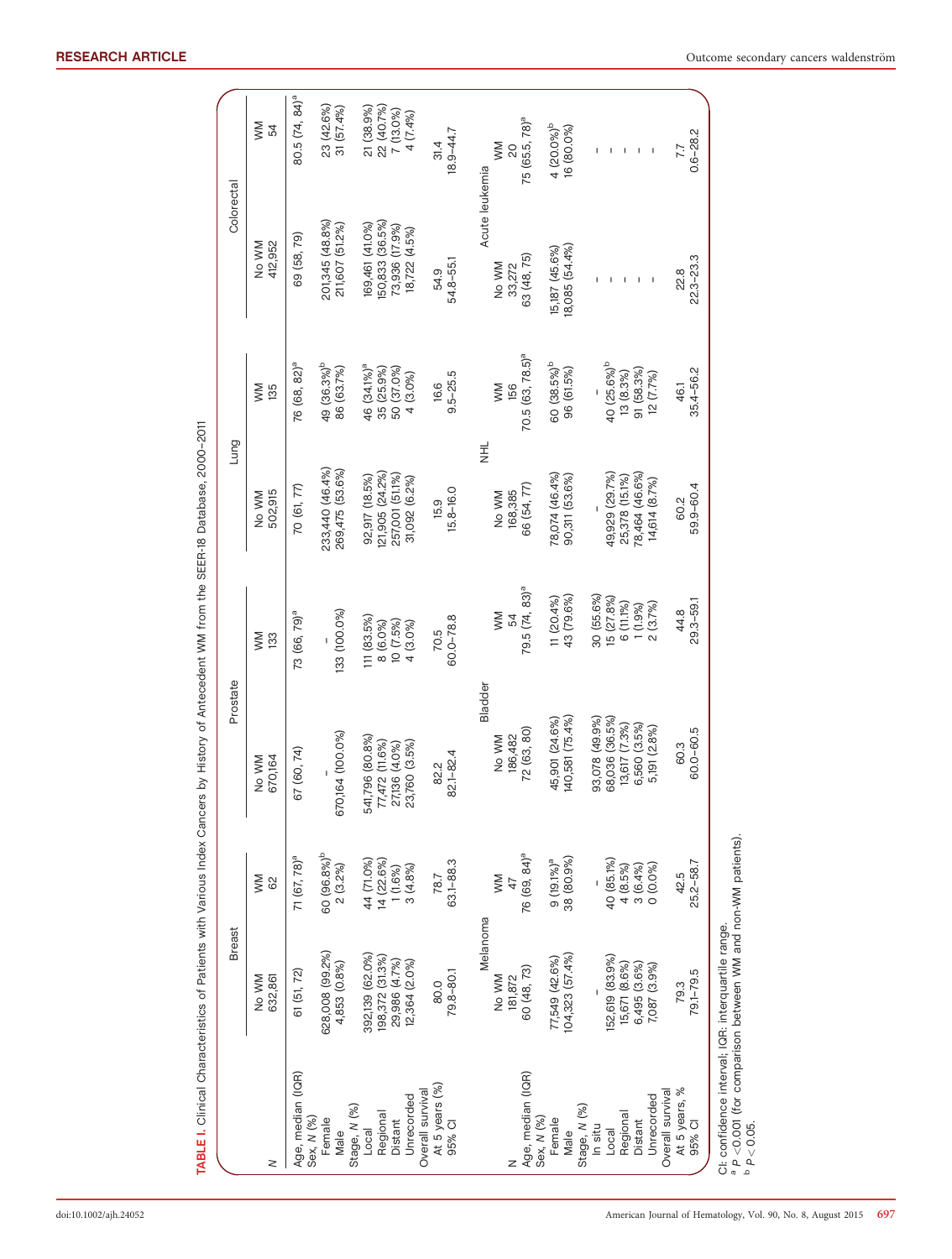TABLE II. Multivariate HR s for Overall Survival and Cause-Specific Survival Among Patients with Antecedent WM Relative to General Population with Each Index Cancer

|                |      | Overall survival |         | Cause-specific survival   |               |         |  |
|----------------|------|------------------|---------|---------------------------|---------------|---------|--|
| Index cancer   | ΗR   | 95% CI           | P       | <b>HR</b>                 | 95% CI        | P       |  |
| <b>Breast</b>  | 1.12 | $0.65 - 1.94$    | 0.67    | 1.45                      | $0.65 - 3.23$ | 0.36    |  |
| Prostate       | 1.17 | $0.86 - 1.58$    | 0.32    | 0.34                      | $0.14 - 0.83$ | 0.02    |  |
| Lung           | 1.17 | $0.97 - 1.42$    | 0.11    | 0.73                      | $0.57 - 0.95$ | 0.02    |  |
| Colorectal     | 1.97 | $1.43 - 2.71$    | < 0.001 | 2.35                      | $1.55 - 3.58$ | < 0.001 |  |
| Melanoma       | 2.63 | $1.75 - 3.96$    | < 0.001 | 1.62                      | $0.73 - 3.62$ | 0.24    |  |
| Bladder        | 1.18 | $0.83 - 1.68$    | 0.35    | 0.58                      | $0.28 - 1.22$ | 0.15    |  |
| <b>NHL</b>     | 1.35 | $1.06 - 1.71$    | 0.02    | $\mathsf{=}^{\mathsf{a}}$ |               |         |  |
| Acute leukemia | 0.87 | $0.53 - 1.42$    | 0.57    | 0.59                      | $0.32 - 1.11$ | 0.10    |  |

CI: confidence interval; HR: hazard ratio; NHL: non Hodgkin-lymphoma. <sup>a</sup> Cause-specific survival analysis was not performed, because deaths from index lymphoma could not be distinguished from deaths from WM.

epidemiologic research, based on the ICD-O-3 codes 9671/3 (LPL) and 9761/3 (WM) [10]. According to the WHO coding principles, only WM cases with "malignant behavior" were included in the database, which excludes monoclonal gammopathy of unknown significance (9765/1). The stage of each tumor was grouped as "localized" (confined to the primary organ), "regional" (with direct extension to other organs or with regional lymphatic spread) or "distant" (metastatic) disease, according to the specific cancer's staging system. This "Summary Stage" in the SEER database, which is harmonized between evolving historic TNM staging schemas, is often used for comparative research in epidemiology as the simplest way of categorizing the extent of tumor spread from its point of origin [11,12]. We also extracted data on the type of cancer-specific surgery or radiation used as a part of the initial course of treatment. Types of surgery were additionally specified for some cancers (e.g., mastectomy and breast conservation surgery for breast cancer).

The Wilcoxon rank-sum test was used to compare continuous variables, which were described as medians and interquartile ranges (IQR). Proportions were compared with the chi-squared test. In order to compare survival of patients with or without antecedent WM, we used the methodology delineated by Brewer et al. with some enhancements [7]. For each index cancer, we fitted a proportional hazard survival model on the age-attained scale, stratified by sex, and adjusted for race and disease stage. The hazard ratio (HR) from such a model reflects excess hazard for WM cases compared with non-WM controls matched by age, sex, race, and stage. We studied two endpoints: overall survival (OS) and cause-specific survival (CSS). For the cause-specific hazard analysis, we included only controls in whom the index cancer was their first malignancy, which allowed us to use the "cancer-specific death" designation by the SEER as the cause-specific event definition [13]. For cases with antecedent WM, cause-specific death was assigned if the cause of death on death certificate was ascribed to the index cancer. No CSS analysis was possible for NHL because lymphoma-related death could not be differentiated from a WM-related event.

Graphs of survival from the date of cancer diagnosis for antecedent WM cases were plotted using the Kaplan-Meier method, and compared against their expected survival curve. For these calculations, time was counted from the index cancer diagnosis. The expected survival curve was derived from a flexible parametric model, which was fitted in the entire population with a given cancer (adjusting for age, race, and, where appropriate, sex, and stage). The expected survival was then predicted from the model only for WM cases. This produced an average survival estimate for a population with index cancer and distribution of age, sex, race, and stage identical to the subpopulation with antecedent WM, which was the "expected survival" for WM cases [14]. All statistical analyses were performed using STATA/SE 13.1 (StataCorp LP, College Station, TX) with stpm2 module for flexible parametric survival modeling (version 1.5.4, Lambert, Royston and Andersson, 2014).

## **Results**

#### Patients' characteristics

We identified 6,865 patients with WM in the SEER-18 cohort, whose general characteristics are shown in Supporting Information Table S1. Patients with antecedent WM were older at diagnosis and with a higher proportion of men than non-WM controls for every studied index cancer, reflecting the overall demographic features of WM (Table I). There was a significantly higher proportion of localized lung cancers (34 vs. 19%,  $P < 0.001$ ) among WM cases compared with controls. Conversely, more cases of NHL were disseminated among WM patients (58 vs. 47%,  $P = 0.02$ ). Otherwise, the stage distribution between cases with antecedent WM and general population with index cancers was similar. The crude (unadjusted) OS rates for many index cancers were worse for WM cases (with log-rank test pvalues of <0.001 for prostate, colon and melanoma, 0.002 for bladder, 0.008 for NHL), but not significantly different for others (with P-values of 0.27 for breast cancer, 0.97 for lung cancer and 0.47 for acute leukemia).

We additionally compared the distribution of low- and high-grade for solid tumors, and found no significant differences between WM cases and non-WM controls, with P-values of 0.32, 0.48, 0.08, 0.67, and 0.96 for breast, prostate, lung, colorectal, and bladder cancer, respectively. There was also no significant difference in the proportion of estrogen receptor-positive breast cancers between cases and controls (77.4 and 70.7%, respectively,  $P = 0.53$ ). The median time from WM diagnosis to the index cancer was 3.3 years (IQR, 0.4–6.6 years) for breast, 2.8 years (IQR, 0.9–5.2 years) for prostate, 3.0 years (IQR, 0.9–5.4 years) for lung, 2.0 years (IQR, 0.3–6.3 years) for colorectal, 3.1 years (IQR, 1.3–4.8 years) for bladder cancer, 2.9 years (IQR, 0.8–6.5 years) for melanoma, 2.3 years (IQR, 0.1–5.4 years) for NHL, and 4.9 years (IQR, 0.8–7.5 years) for acute leukemia.

### Survival outcomes of index cancers with or without prior WM

After adjustment for age, race, sex, and stage, WM cases with colorectal cancer, melanoma, and NHL had significantly worse OS than controls (Table II). When only the subset of diffuse large B-cell lymphoma (DLBCL) was analyzed, OS in patients with antecedent WM  $(N = 42$ , compared with 59,311 controls) was also significantly worse (HR, 1.86, CI, 1.17-2.96,  $P = 0.008$ ). With regard to CSS, WM patients with colorectal cancer had a worse outcome. However, WM cases with prostate or lung cancer had a better CSS than the general population controls with those cancers. Observed Kaplan-Meier OS curves for WM cases against their expected survival based on averaged prediction from age, sex, race, and stage-matched general population with each index cancer are shown in Fig. 1.

Supporting Information Fig. S1 shows similar stage-stratified OS graphs for the three cancer types that showed worse OS for patients with antecedent WM. Worse OS for WM cases with colorectal cancer was apparent for regional (stage III) and distant (i.e., stage IV), but not for localized (i.e., stage I/II) disease. In contrast, WM patients with melanoma had worse OS when diagnosed with tumors that were localized or with regional spread, but not in metastatic disease. In the case of NHL, outcomes appeared inferior mainly in localized (i.e., Ann Arbor stage I) disease. Because some of these stage-specific subsets contained very few patients with WM, we performed no statistical testing or multivariable adjustment.

Among patients with non-metastatic tumors, cancer surgery and/ or radiation therapy was performed equally frequently for cases and controls with breast, lung, colorectal, and bladder cancer (Table III). WM patients had a slightly higher rate of mastectomy (versus breast conservation surgery) and any surgery for bladder cancer, but those were not statistically significant. However, there was a significantly lower rate of prostatectomy for prostate cancer, and a lower rate of melanoma resection among cases with antecedent WM.

## **Discussion**

In this population-based analysis, we have shown varying distribution of characteristics, survival outcomes, and utilization of curative treatments for common malignancies among patients with or without WM. Our previous study showed increased risk of specific cancers among patients with WM [15]. We now found that WM patients are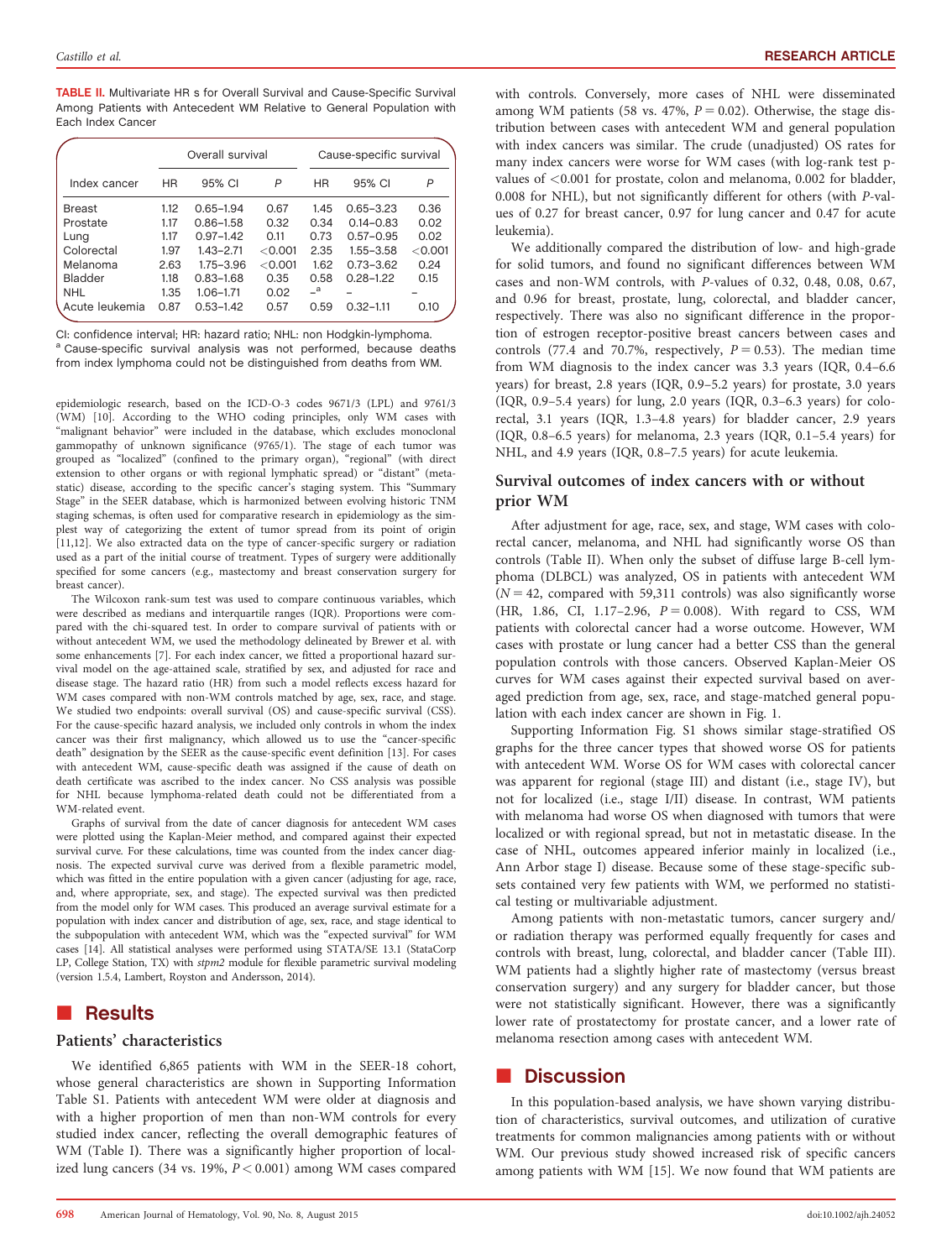

Figure 1. Survival curves for patients with various cancers who had an antecedent diagnosis of WM. Curves for expected survival are derived from age-, race-, sex-, and stage-matched general population with each index cancer. Absolute values at 5 years for cases with WM (regular font) and controls (italics) are given.

diagnosed with other cancers at an older age than the general population. Additionally, lung cancers are detected at an earlier stage among patients with WM, while lymphomas are more often disseminated. Likely, due to age, the unadjusted OS for many analyzed cancers appeared worse in patients with WM. In the adjusted OS analysis, however, WM cases with colorectal cancer, melanoma, and NHL, specifically DLBCL, had a significantly worse prognosis than general population controls. In the CSS analysis, WM patients with colorectal cancer had worse outcomes, while those with prostate or lung cancer had better outcomes than controls.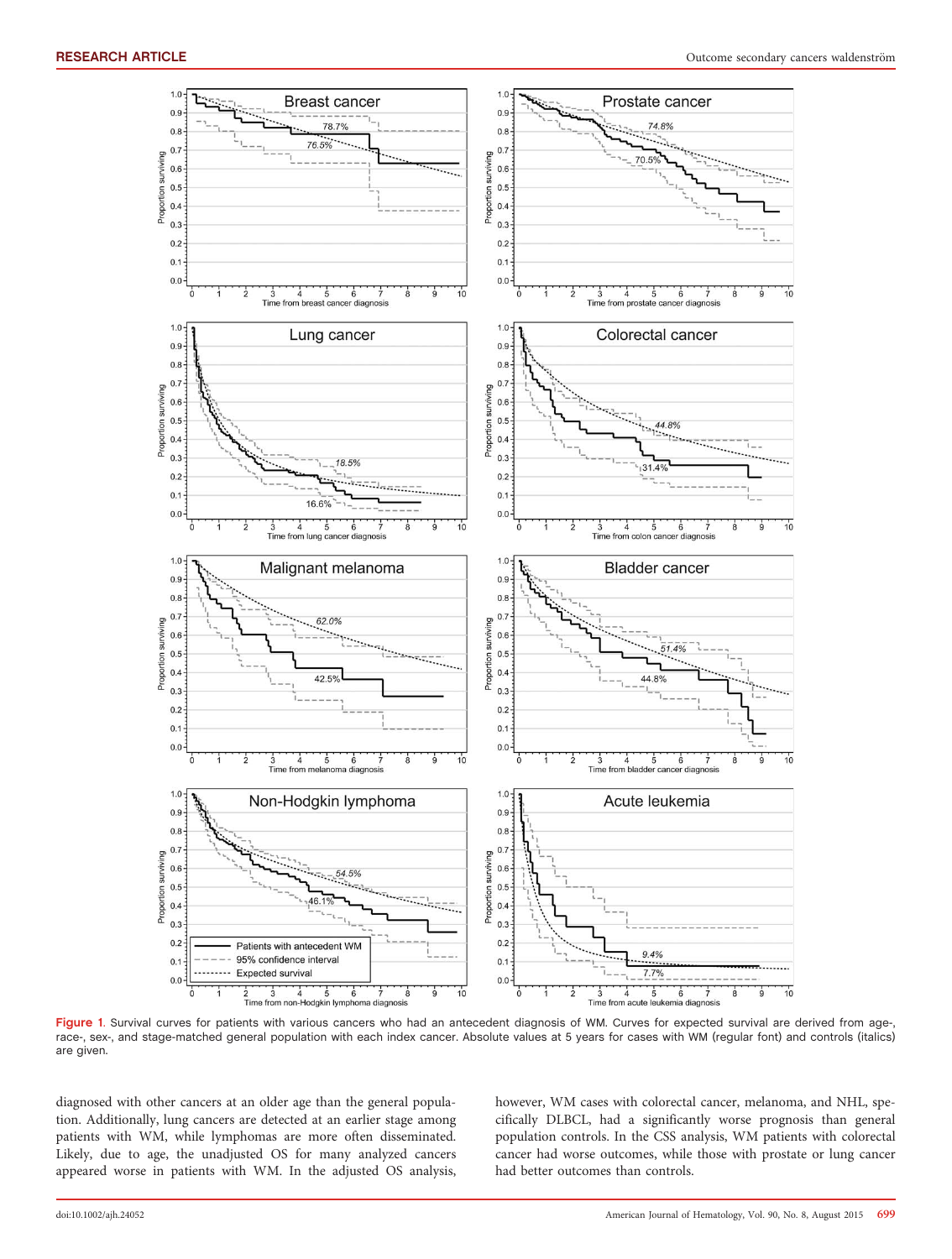|  |  |  |  |                                                    |  | <b>TABLE III.</b> Utilization of Curative Treatments Among Patients with Various |  |
|--|--|--|--|----------------------------------------------------|--|----------------------------------------------------------------------------------|--|
|  |  |  |  | Solid Tumors Who Did or Did Not Have Antecedent WM |  |                                                                                  |  |

|                                               | No WM             |            |                  |            |           |
|-----------------------------------------------|-------------------|------------|------------------|------------|-----------|
| Cancer and treatment<br>modality              | Ν                 | $(\%)$     | $\overline{N}$   | (% )       | P         |
| Breast (nonmetastatic)                        |                   |            |                  |            |           |
| Surgery                                       |                   |            |                  |            |           |
| Breast conservation                           | 316,593           | (53.6%)    | 27               | (46.6%)    | 0.55      |
| Mastectomy                                    | 253,542           | (42.9%)    | 29               | $(50.0\%)$ |           |
| No cancer surgery                             | 20,376            | (3.5%)     | 2                | (3.4% )    |           |
| Radiation therapy                             |                   |            |                  |            |           |
| Yes                                           | 571,322           | (96.8%)    | 55               | $(94.8\%)$ | 0.41      |
| N <sub>0</sub>                                | 19,189            | $(3.2\%)$  | 3                | (5.2%)     |           |
| Prostate (localized only)                     |                   |            |                  |            |           |
| Surgery                                       |                   |            |                  |            |           |
| Prostatectomy                                 | 152,381           | (28.1%)    | 13               | (11.7%)    | $<$ 0.001 |
| No prostatectomy                              | 389.415           | (71.9%)    | 98               | (88.3%)    |           |
| Radiation therapy                             |                   |            |                  |            |           |
| Yes                                           | 91,324            | (16.9%)    | 14               | (12.6%)    | 0.23      |
| N <sub>0</sub>                                | 450,472           | (83.1%)    | 97               | (87.4%)    |           |
| Lung (nonmetastatic)                          |                   |            |                  |            |           |
| Surgery                                       |                   |            |                  |            |           |
| Lobectomy                                     | 84,553            | (39.4%)    | 33               | (40.7%)    | 0.49      |
| Less than lobectomy                           | 19,258            | $(9.0\%)$  | 10 <sup>10</sup> | (12.3%)    |           |
| No cancer surgery                             | 111,011           | (51.7%)    | 38               | $(46.9\%)$ |           |
| Colorectal (nonmetastatic)                    |                   |            |                  |            |           |
| Surgery                                       |                   | (85.1%)    |                  | (83.7%)    | 0.95      |
| Colectomy<br>Local excision                   | 272,520<br>32.314 | $(10.1\%)$ | 36<br>5          | (11.6%)    |           |
|                                               | 15,460            | (4.8%)     | 2                | (4.7%      |           |
| No cancer surgery<br>Melanoma (nonmetastatic) |                   |            |                  |            |           |
| Surgery                                       |                   |            |                  |            |           |
| Yes                                           | 163,554           | (97.2%)    | 40               | $(90.9\%)$ | 0.012     |
| N <sub>0</sub>                                | 4,736             | (2.8%)     | 4                | $(9.1\%)$  |           |
| Bladder (nonmetastatic)                       |                   |            |                  |            |           |
| Surgery                                       |                   |            |                  |            |           |
| Local excision                                | 146,807           | (84.0%)    | 41               | $(80.4\%)$ | 0.15      |
| Cystectomy                                    | 18.145            | $(10.4\%)$ | 4                | (7.8%      |           |
| No surgery                                    | 9,779             | (5.6%)     | 6                | $(11.8\%)$ |           |
|                                               |                   |            |                  |            |           |

These heterogeneous associations can be potentially explained by differences in presentation (including failure of early detection), biology and prognostic characteristics, or utilization of efficacious therapy [16]. Furthermore, additional to immune dysregulation, current evidence supports a genetic predisposition for the development of SMs not only in WM patients but also in their first-degree family members [4]. The role of genetic predisposition in the incidence and outcomes of SMs in WM is, however, unknown.

The high proportion of early-stage lung cancers might indicate an incidental diagnosis of lung nodules during WM staging or follow-up. The National Comprehensive Cancer Network and the European Society for Medical Oncology have endorsed computed tomography (CT) as an essential test for WM at diagnosis [17,18]. Early detection of lung cancer by screening CT is known to decrease lung cancer mortality, although has small impact on overall mortality [19]. We previously showed a 48% increase in the incidence of lung cancer in WM [15], suggesting that WM patients may benefit from screening strategies similar to smokers at high risk for lung cancer. Despite better CSS, stage-adjusted OS of WM patients with lung cancer did not significantly differ from the non-WM controls with lung cancer. Similarly, aggressive screening and early detection may explain better CSS among WM patients with prostate cancer, who had the same distribution of grade, but significantly lower rates of surgery and radiation therapy utilization than prostate cancer controls.

However, while the incidence of colorectal cancer is not increased in patients with WM, OS and CSS outcomes were markedly worse with antecedent WM. Because the stage distribution and rates of colectomy were similar between WM and non-WM cases, possible explanations may include more aggressive clinical course or inability to deliver appropriate therapy. Our result underscores the need for colorectal screening in WM patients. The need for such screening in cancer survivors at risk for SMs has been emphasized in national guidelines [20].

Patients with WM have a higher risk of developing melanoma [15], as well as lower rates of curative surgery and worse outcomes than the general melanoma population. The stage distribution at melanoma diagnosis between WM patients and non-WM controls is not different, which suggests a more aggressive biological behavior, or inability to treat WM patients with appropriate systemic regimens. Because immune surveillance plays a critical role in the control and growth of melanoma, defective humoral and cellular immunity may contribute to those poor outcomes [21].

Finally, worse OS in WM cases with NHL might be due in part to aggressive histologic transformation. Transformation into DLBCL has been reported at a rate of 3% per year in patients with follicular lymphoma [22], but aggressive transformation may occur in every subtype of indolent NHL [23], including WM [24,25]. Patients who develop histologic transformation experience poor survival [22], which may have improved with the addition of rituximab to chemotherapy and highdose chemotherapy followed by autologous stem cell rescue [23].

Our study, however, carries several weaknesses. We could evaluate differences in cancer surgery and radiation therapy among patients with or without antecedent WM, but the SEER database lacked any information about systemic treatments. Survival might have been affected by delivery of efficacious neoadjuvant, adjuvant, or palliative chemotherapy. Similarly, there might be unmeasured confounding with varying distribution of prognostic factors for each cancer between patients with or without antecedent WM, although we adjusted our estimates for several common prognostic factors (i.e., age, sex, race, stage). Additionally, we could not ascertain whether WM cases received any WM-directed treatment prior to the diagnosis of index cancer and how this could affect survival and treatment delivery. As an example, the risk of histological NHL transformation in WM patients exposed to nucleoside analogues is higher than those not exposed (0.4%) [26]. We also could not determine whether complications of WM or WM-directed therapy limited therapeutic options. Finally, the CSS analysis should be considered exploratory, because assignment of cause of death on death certificates is known to be inaccurate and becomes more problematic in the presence of pre-existing hematologic malignancy [27].

In conclusion, in this study, WM patients who developed colorectal cancer, melanoma and NHL had a worse outcome than individuals from the general population with those same cancers, which could not be explained by differences in stage distribution or utilization of curative treatments. The biological underpinning of these differences will thus require additional research. Presence of an indolent hematologic malignancy should not deter clinicians from pursuing age-appropriate cancer screening. This should be emphasized in updated consensus guidelines for the management of patients with WM [18,28].

## **E** Acknowledgments

Portions of this study have been presented on December 9th, 2014 at the American Society of Hematology Annual Meeting in San Francisco, CA. This study used the SEER database. The interpretation and reporting of these data are the sole responsibility of the authors. The authors acknowledge the efforts of the Applied Research Program, National Cancer Institute; Information Management Services Inc.; and the SEER program registries in the creation and maintenance of the database as a research resource.